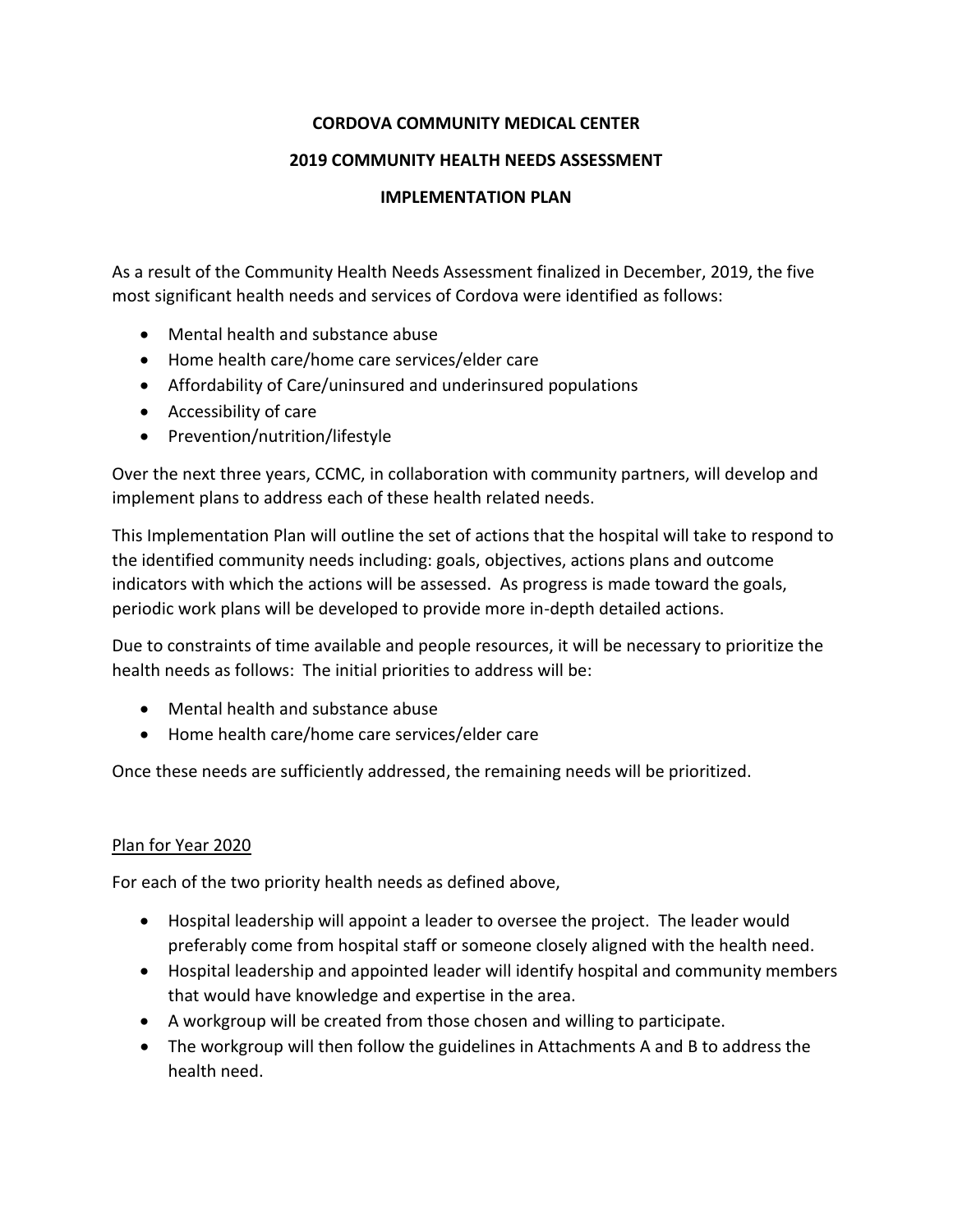# Plan for 2021 through 2022

The process began in 2020 will continue. As resources are available, the remaining health needs will be prioritized and a similar approach will be followed to address these needs.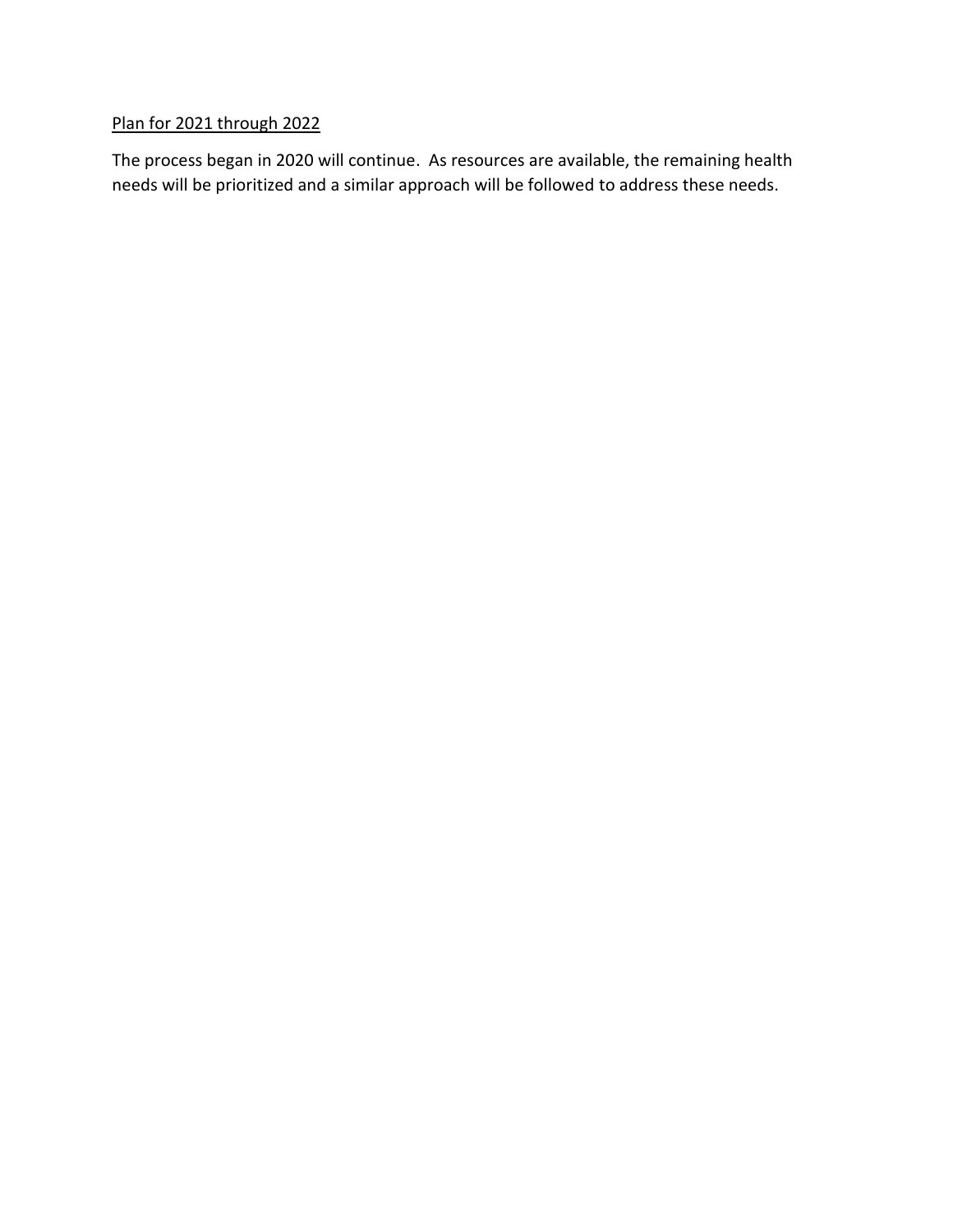## **Attachment A**

### **Community Health Need: Mental health and substance abuse**

Step 1: Select leader to oversee the project

Step 2: Recruit members to workgroup

Step 3:

- Get at the "root causes." Define the need EXACTLY.
	- o Specify who, what, when, where, why,
	- o Use the 5 "whys" or "but why?" or "why is this the case?" process in order to drill down to the root causes. Go down at least 5 levels to get at the root.
	- o Find facts about the root
		- We need specifics, not generalities. What do we need to know?
		- I Identify where to get data. Who is going to get it?

#### Step 4:

At the "root cause" level, Identify possible solutions

Step 5:

• Prioritize solutions

#### Step 6:

- After selecting the best prioritized solution, start the process over again using Steps 1 through 5 but focus on the actions/tactics to IMPLEMENT the solution. Implementation should include:
	- o Leadership needed to implement
	- o Community partnership and collaboration needed. Do not duplicate existing community resources
	- o Specific goals and objectives
	- o Identify resources needed, such as funding, people, organizations
	- o How to monitor progress
	- o How to measure progress. How will we know we have succeeded

Step 7: Report progress to the CCMCA Board each six months.